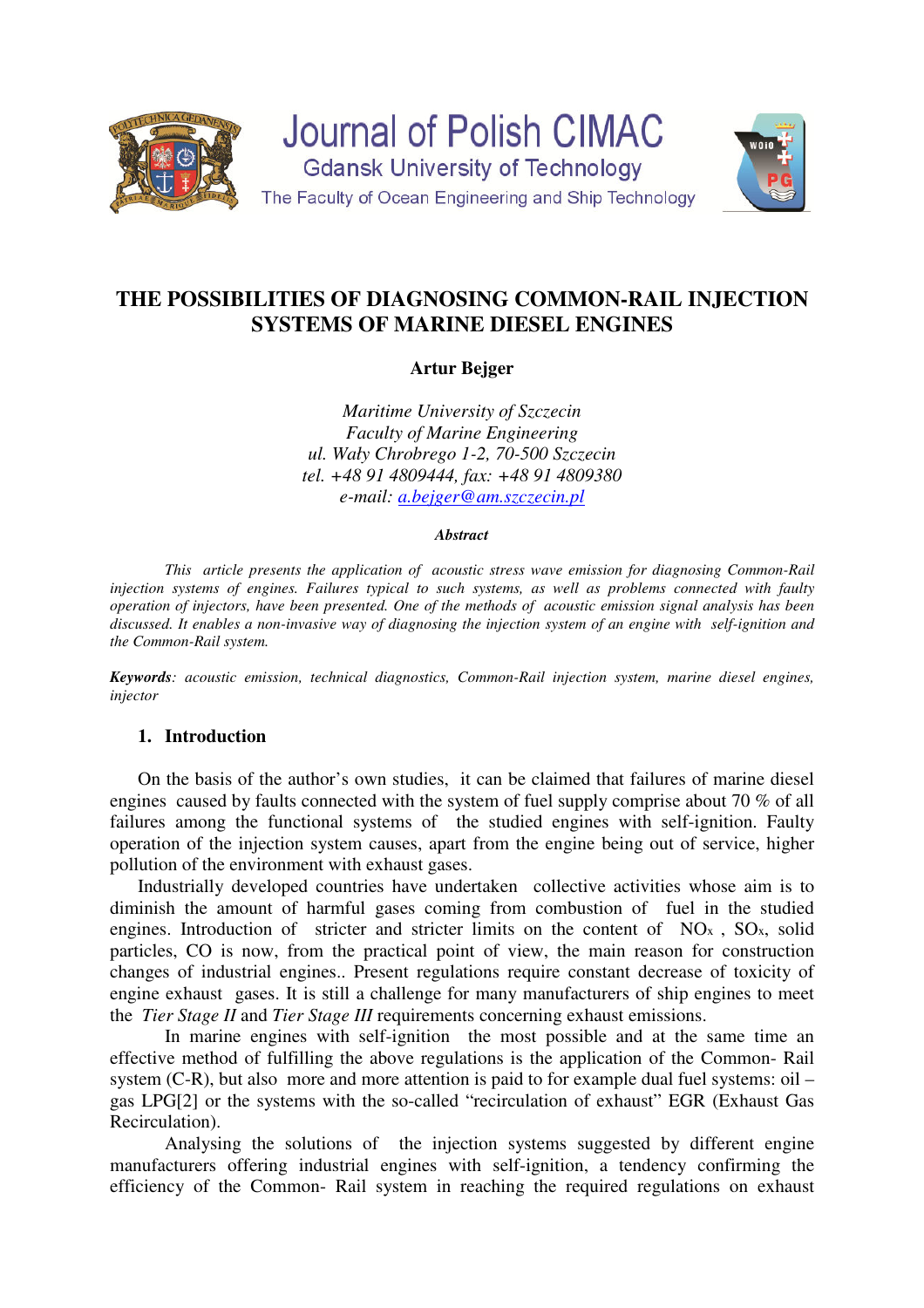emissions can be observed. Ship engines with the Common- Rail system are introduced (for example the medium-speed engines: Wartsila 46F (Fig. 1),Wartsila 32, Wartsila 38 or the low-speed ones: Wartsila RT-flex50-B, RT-flex58T-B, RT-flex68-D, Rt-flex82C, Rt-flex82T, RT-flex84T-D) with the increased pressure up to 160-180 MPa.



*Fig. 1 An overview of the Wartsila 46 F engine with the injection system of the Common- Rail type [1]* 

# **2. Typical failures of the Common- Rail injection system**

Analysing the formerly presented issues, it is therefore important to study univocally both the wear/damage of the injection system and its direct influence on the quantity and kind of toxic components comprised in the exhaust. Sometimes damage that is fairly inconspicuous to the user and may be of no consequence to the proper functioning of the engine, may be of great importance for environmental protection. Thus, it is an additional reason for the constant search of newer and better diagnostic methods. Typical failures connected with the C-R system and practical methods of dealing with them can be classified in the following way:

- $\triangleright$  Injector failures. They are divided into two types:
	- electrical damage relatively easy to detect with the use of a diagnostic programme and performing the injector coil test
	- mechanical damage possible to detect throughout studying the amount of fuel leaving the injectors. The amount of fuel flowing through the injector is precisely determined by the manufacturer for a certain period of time and a certain rotational speed of the engine(both at operation and as is the case with smaller engines at rotating the starter). The volume of fuel exceeding the ranges stated by the manufacturer indicates a mechanical failure in one or all injectors. Practically the removal of the fault requires a replacement of the whole set of injectors in the engine. Because of high pressures which occur there, in such a case high pressure conduits are replaced, as they cannot be reused after loosening their connector pipes (most manufacturers' recommendation)
- $\triangleright$  Leakages of the high pressure system easy to locate throughout visual inpection, as the fuel under high pressure is instantly visible as leaks in the system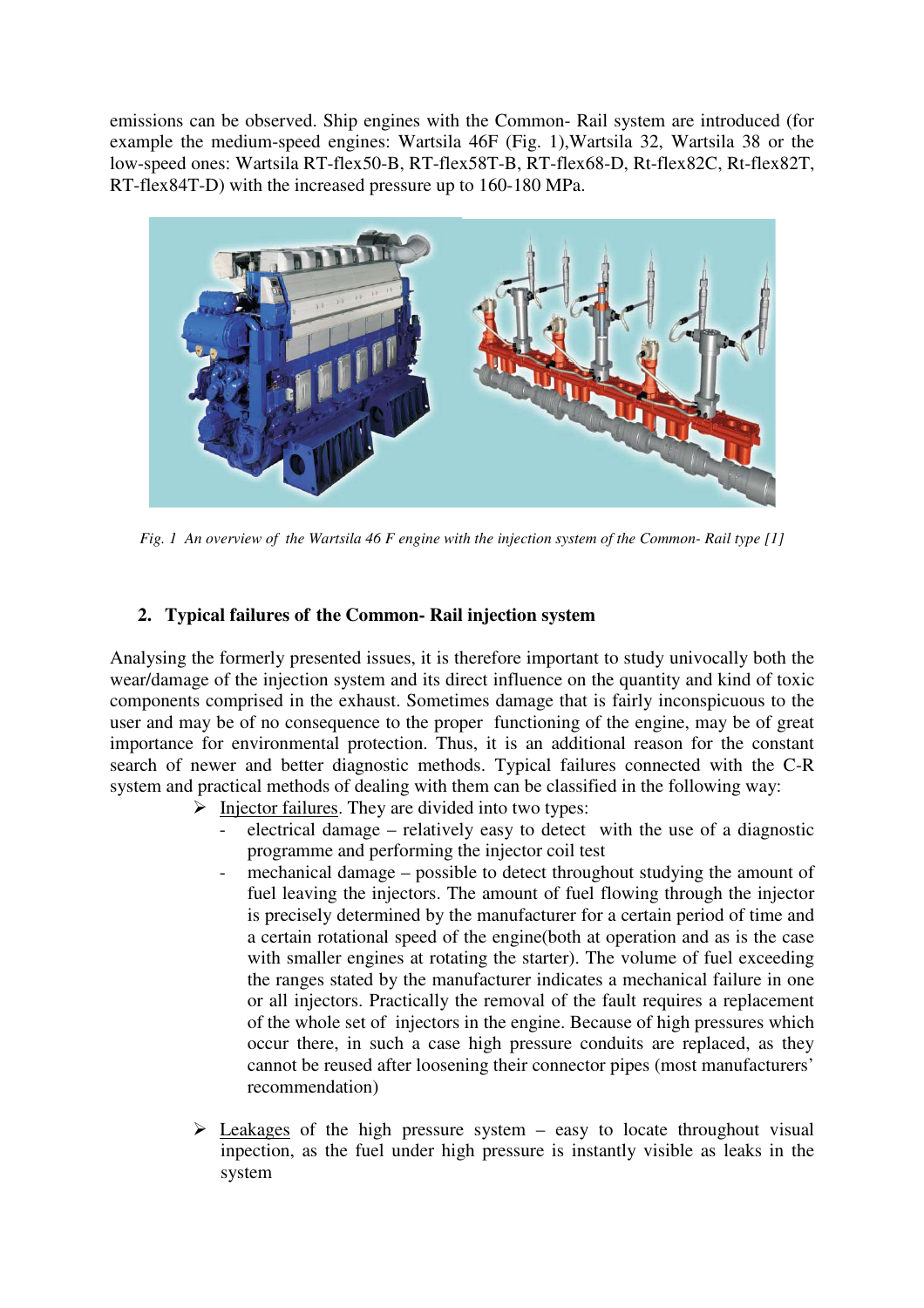- $\triangleright$  Faults of electrical elements which take part in controlling the fuel pressure such as the fuel pressure detector in the fuel rail, electrical pressure regulator, electrical "stop" valve. Electrical faults are detected using a diagnostic programme of the engine. Mechanical faults are much more difficult to detect and in practice the problem can be solved by replacing the faulty element with a new one.
- $\triangleright$  Pressure pump failure caused by damage in mechanical elements for pumping, regulating, driving and electrical purposes. Diagnostics of the fault is performed after determining the pressure values in the Common-Rail by using signals obtained from installed detectors and later from the engine diagnostic programme after accepting the assumption that the detectors and engine regulators work properly. Comparing the reference pressure for a given speed or engine load it is possible to determine (for example in the form of a graph) the values of the real pressure (or the lack of it).

# **3. Diagnosing the Common- Rail injection systems**

Obtaining a correct diagnosis is one of the most vital problems that is expected to be dealt with by diagnostic personnel. The user would like to obtain information about the occurring problem quickly and preferably with a 100% guarantee of certainty. Obviously it would be ideal to make a prognosis of a given system state with a very high probability. When diagnosing very "sensitive" injection systems such as the Common-Rail, the most well-known and generally used by servicing companies are the so-called "on site" methods which focus mainly on "electrical" and "hydraulic" inspection of the injectors. Faults would be relatively easy to detect with the use of an oscilloscope monitoring the correctness of the signals controlling the injector. It is also possible to study the voltage in the piezoelectric injector or the current in the electromagnetic injector. Similarly, using the hydraulic method the "overflow" from particular injectors (or collectively from all of them) can be studied, but unfortunately only after dismounting them. In the case of marine diesel engines the second method is unfortunately without a practical application.

 There are, however, the so-called "interim states" of real faults, in which the above mentioned diagnostic methods do not work, i.e. sticking together of the piezoelectric layers or overheating of coils in electromagnetic injectors. As a result a faulty signal is generated (inappropriate regulation) from control channels and in effect the injector operates incorrectly. It may happen that in spite of applying the C-R system which should meet the requirements of the regulations on toxicity of exhaust, due to such faults, the engine emits unacceptable quantities of toxins, not to mention the problems connected with the reliability of the propulsion system itself.

Obviously, other measurements can be performed, like for example capacity measurements in particular piezoelectric injectors (using a typical RCL bridge) or the inductance in electromagnetic injectors, which would enable determination of the values exceeding the given limiting signal and indicating to a faulty operation of the injector. However, application of such methods in not very realistic in practice. It can be claimed that they do not work at all in the case of marine engines. In fact, "laboratory measurement" methods are too expensive and first of all they consume too much time.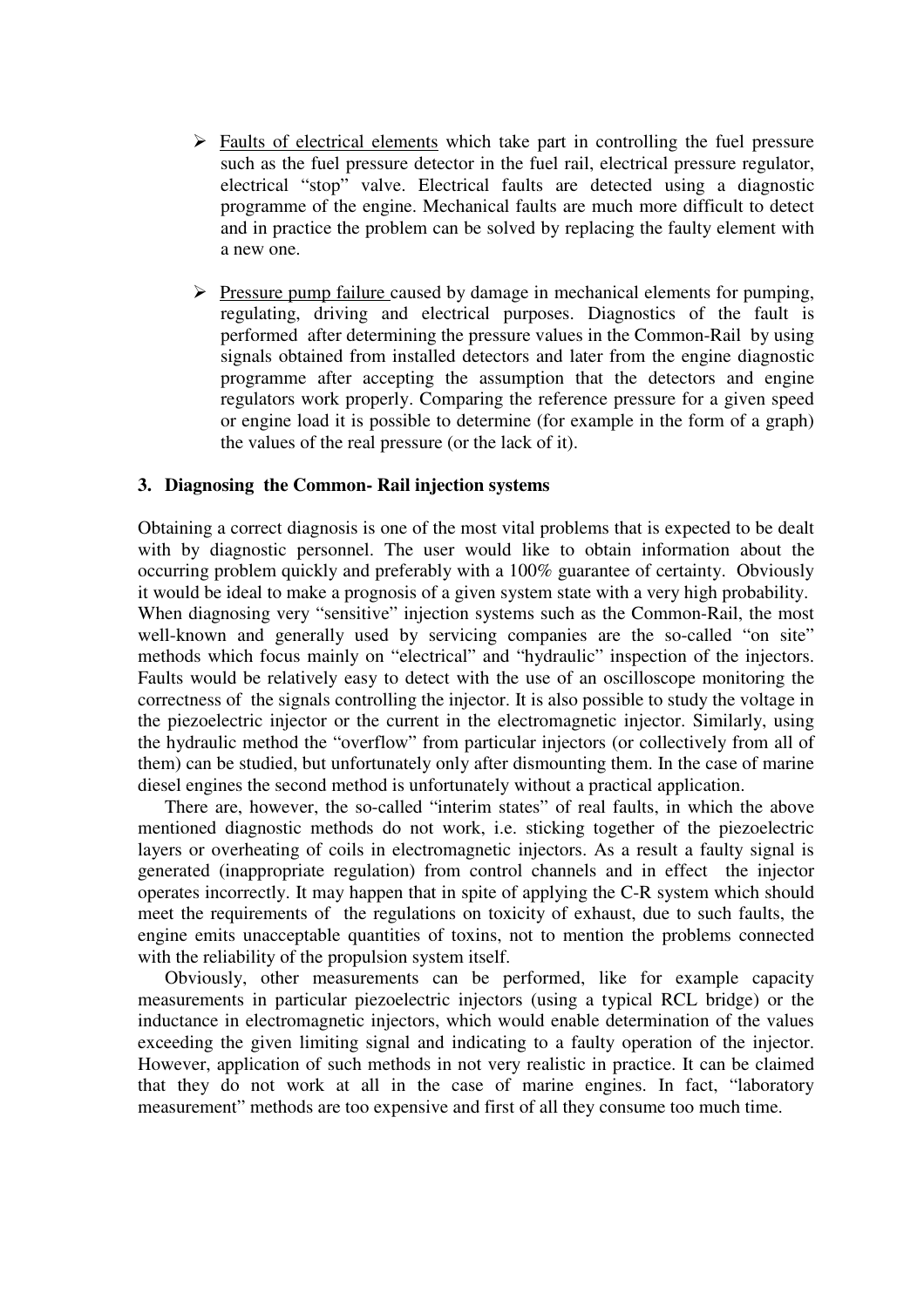### **4. Elastic waves of Acoustic Emission**

In practice, acoustic emission AE is understood [4] as a physical phenomenon and a measurement method. Acoustic emission is defined as "elastic waves caused by energy emission in a material or by a process" [5]. It is based on creation of elastic waves in a material, at the same time this phenomenon is caused by a dynamic local reconstruction of the material. Acoustic emission is also generated as a result of energy emission coming from intermolecular bonding due to deformations, cracking or phase transformations. Energy of acoustic emission wave (AE) also occurs when there is an external cause changing the existing state.

### **5. Application of Acoustic Emission waves for diagnosing the C-R injection system**

Optimization of the fuel system repairs can be reached (taking into account both its time and costs) in the case of injector failures, by applying a diagnostic method detecting typical mechanical faults of injectors of the Common-Rail system. Due to a multi-phase injection and thus the speed of needle opening and the period of injection in one cycle of combustion process, the diagnostic method has to be very accurate and at the same time available and feasible to be used for an engine operating in a machine "on site". The Common-Rail fuel system requires "ideal" servicing conditions as far as the purity of air filtering in the workshop or maintaining proper humidity and so on are concerned. Therefore, any servicing activities on the engine in its operation site are limited – it especially refers to ship engines. Thus it additionally implies requirements on verification or diagnosing injection elements in such a way that the need for their dismounting would be minimized. The author of this paper used acoustic stress wave emission for studying engines with the Common-Rail injection system. It is usually a high frequency stress wave caused by different external factors [4,5] (thus also by such as fuel flow, opening and closing of injector needle, tribological processes, chemical processes, material structure dislocations and so on).

Figures 2 and 3 show a comparison of spectral density of an acoustic emission signal for a faultlessly operating injector and for a faulty injector, respectively. The faulty injector had de-calibrated injection holes, incorrect period of injection and a scuffing injector needle. In the case of the faultless operation one can distinguish two distinctly enlarged amplitude values connected with the opening and later closing of the injector needle. The frequency of the emitted stress wave important for the process of faultlessly operating injector was about 9 to 12 kHZ (Fig. 2), whereas for the faulty one (Fig. 3) – there is a distinctive disturbance of the emitted acoustic stress wave and its shift towards lower frequencies characteristic for the so-called "flowing injector" and a clearly lower value of signal amplitude connected with the pressure of fuel injection.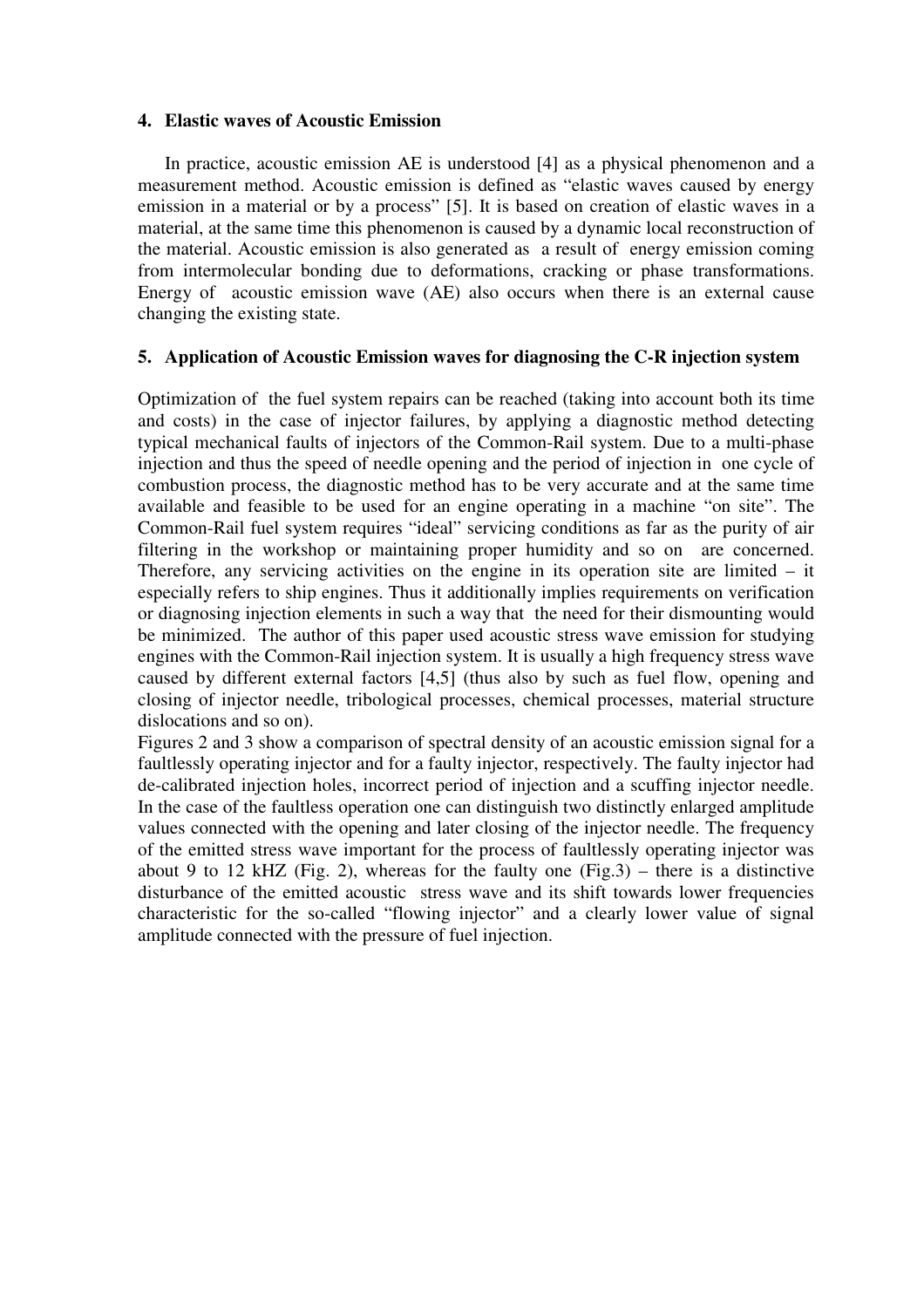

*Figure 2. Spectral density of an injection process in a C-R engine for a new faultlessly operating injector (in the function of amplitude – frequency – time)* 

 The flow of fuel through the injection holes, operation of injector needle, generates stress waves of acoustic emission. At a given moment during the injection process, the energy of the AE signal is strictly dependent on the condition of the injector. After a thorough analysis of the signal, one can spot all the changes connected with a particular fault (or wear). A diagnostic method for injection systems in ship engines has been developed for both the classical injection system and for the one with the Common-Rail. At the moment an application form for a patent, which accurately describes the way and the method of analysis for a non- invasive diagnosing of injecting systems, is being prepared. The term "a non - invasive method" means a study with no interference into the injection system. The detector is mounted on the outside available part of the system.

 Spectral density presented in fig. 2 and fig. 3 is one of the simple tools which visualizes the difference in injector operation. The occurring change of frequency of the emitted wave is dependent on the condition of the injector.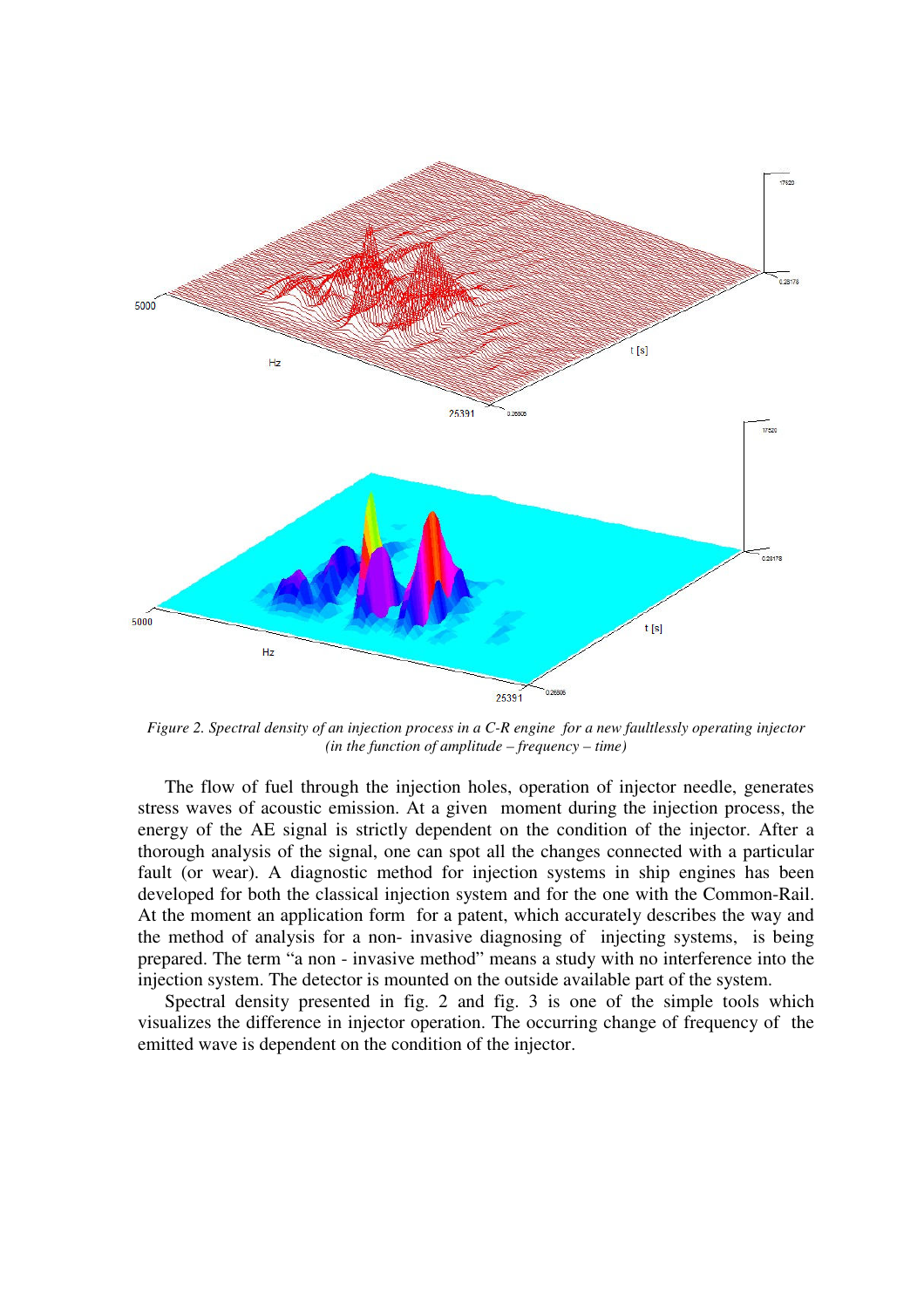

*Figure 3. Spectral density of an injection process in a C-R engine for a faulty injector (in the function of amplitude – frequency – time)* 

#### **Summary**

 An important value which should be taken into account from the diagnostic point of view in the considered analysed signals connected with the operation of a C-R engine injection system is an accurate extraction of a band of the signal frequency, its amplitude and shape distortion of the stress wave. Using a respective analysis of the acoustic emission signal of the injection process, one can distinguish the previously mentioned "electric" and "hydraulic" system faults. At present, the author of this study is preparing an application form for a patent referring to the application of an acoustic stress wave emission signal. It will also contain a thorough description of particular analyses important for particular failures like for example disturbances connected with the socalled multi-phase injection in engines with the Common-Rail injection system or injection hole blockage with coke.

#### **References:**

- 1. Advertising materials of the Wartsilla Company
- 2. *Diesel Facts* , *A Technical Customer Magazine of MAN Diesel & Turbo*